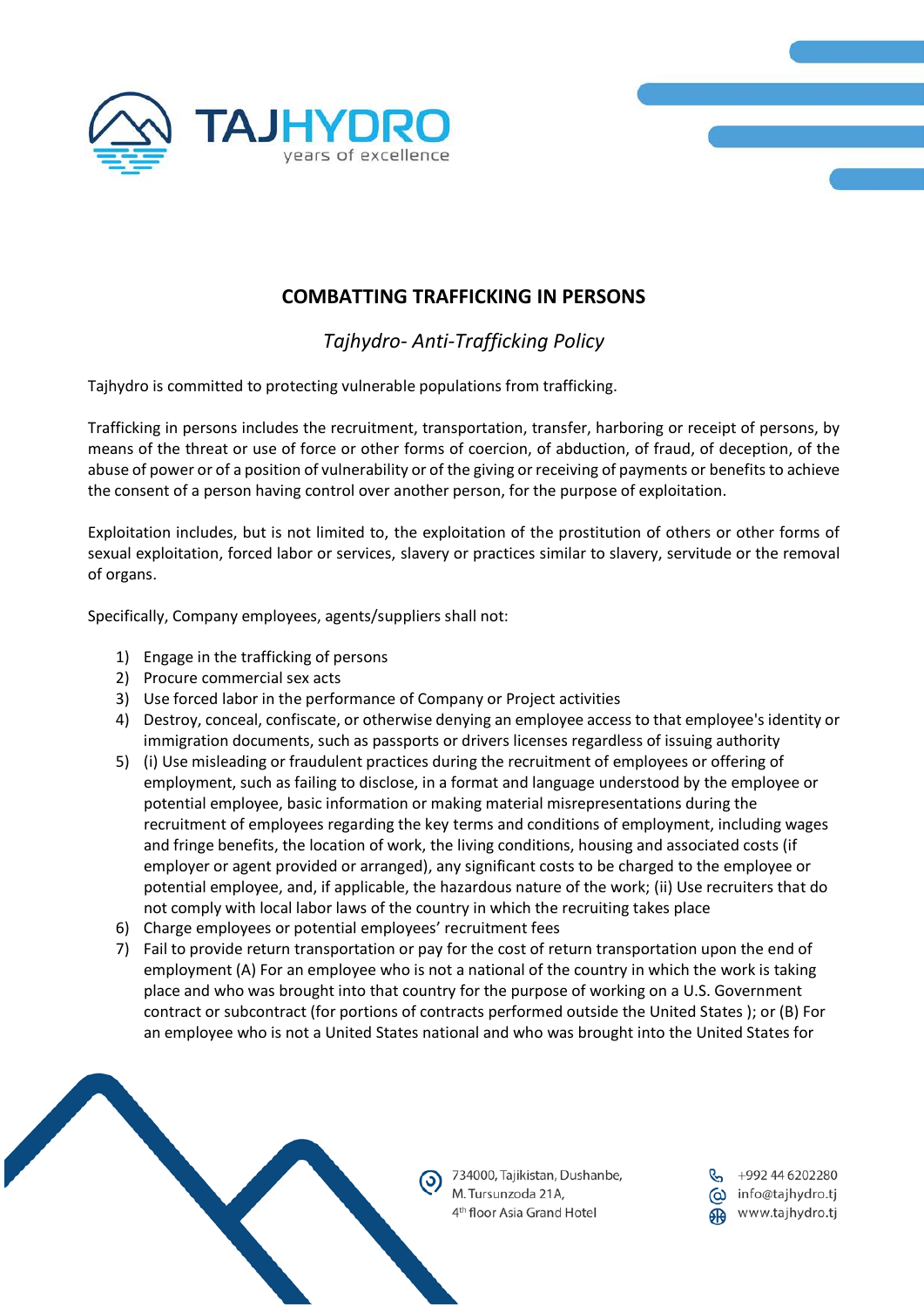

the purpose of working on a U.S. Government contract or subcontract, if the payment of such costs is required under existing temporary worker programs or pursuant to a written agreement with the employee (for portions of contracts performed inside the United States ); except that

(ii) The requirements of paragraphs  $(b)(7)(i)$  of this clause shall not apply to an employee who is (A) Legally permitted to remain in the country of employment and who chooses to do so; or (B) Exempted by an authorized official of the contracting agency from the requirement to provide return transportation or pay for the cost of return transportation

(iii) The requirements of paragraph (b)(7)(i) of this clause are modified for a victim of trafficking in persons who is seeking victim services or legal redress in the country of employment, or for a witness in an enforcement action related to trafficking in persons. The contractor shall provide the return transportation or pay the cost of return transportation in a way that does not obstruct the victim services, legal redress, or witness activity. For example, the contractor shall not only offer return transportation to a witness at a time when the witness is still needed to testify. This paragraph does not apply when the exemptions at paragraph (b)(7)(ii) of this clause apply

- 8) Providing or arranging housing that fails to meet the host country housing and safety standards
- 9) If required by law or contract, fail to provide an employment contract, recruitment agreement, or other required work document in writing. Such written work document shall be in a language the employee understands. If the employee must relocate to perform the work, the work document shall be provided to the employee at least five days prior to the employee relocating. The employee's work document shall include, but is not limited to, details about work description, wages, prohibition on charging recruitment fees, work location(s), living accommodations and associated costs, time off, roundtrip transportation arrangements, grievance process, and the content of applicable laws and regulations that prohibit trafficking in persons

#### Reporting Requirements and Procedure

All Tajhydro personnel, Suppliers and Supplier Personnel are required to report any suspected traffickingrelated activity or violation of this policy. Reports may be made to the Tajhydro's Human Resources office.

#### **In addition, reports may be made to: The Global Human Trafficking Hotline at 1-844-888-FREE or [help@befree.org](mailto:help@befree.org%20.)**

The Company will investigate all reports of prohibited trafficking-related activity or violations of this policy

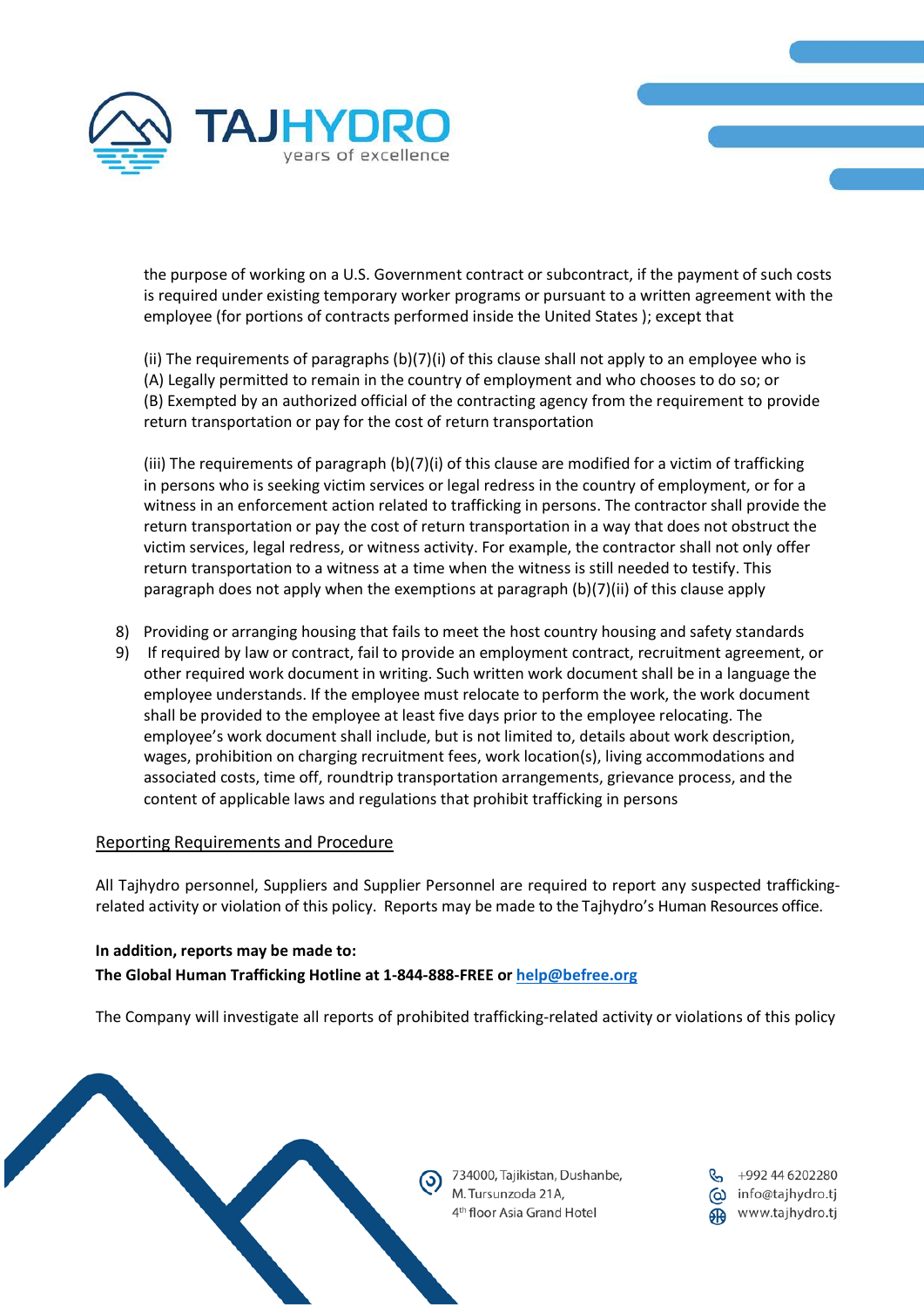



and take appropriate action, including reporting to the Company's Prime Contractor for further action (if applicable).

Tajhydro strictly prohibits retaliation against any Company employee or agent who reports prohibited trafficking-related activity or other violations of policy, or who cooperates with any internal or government investigations of such reports. Employees may do so without fear of reprisal. Company personnel who engage in any form of retaliation against those who report prohibited trafficking-related activities or other violations of this policy are subject to disciplinary action, up to and including termination of employment or other contract/agreement.

The Company reserves the right to take action against employees, suppliers/agents for violations of this policy. Such actions for employees may include, but are not limited to, suspension/termination of employment, or contract/agreement.

#### Investigations

The Company will cooperate fully with any US Government agencies responsible for any investigations, audits or corrective actions relating to trafficking in persons, including, but not limited to, providing timely and complete responses to document requests, and providing reasonable access to Company facilities and staff.

The Company will protect all employees suspected of being victims of or witnesses to prohibited activities, prior to returning to the country from which the employee was recruited and will not prevent or hinder these employees from cooperating fully with US government authorities.



734000, Tajikistan, Dushanbe, M. Tursunzoda 21A, 4<sup>th</sup> floor Asia Grand Hotel

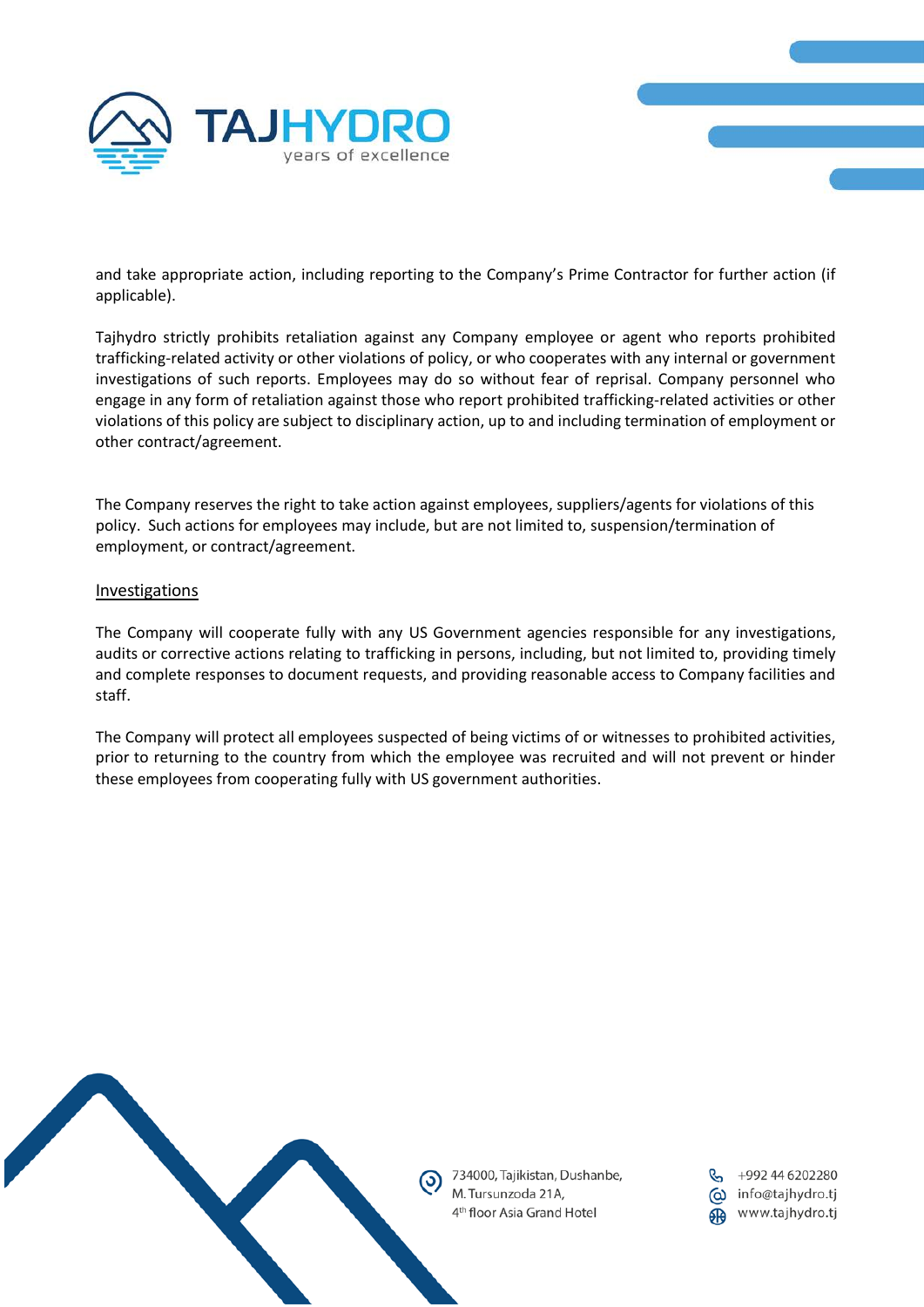



## Tajhydro Code of Business Ethics and Conduct

## Employee Acknowledgement

I hereby certify that I have read 0001's Code of Business Ethics and Conduct. I understand and agree to abide by them. I also understand that the DECO and the Reporting Hotline are available to in order to report real or suspected violations of the Code. I realize that any violations of the Code may lead to disciplinary action.

Name (*Please Print*) Location

\_\_\_\_\_\_\_\_\_\_\_\_\_\_\_\_\_\_\_\_\_\_\_\_\_\_\_\_\_\_\_\_\_\_ \_\_\_\_\_\_\_\_\_\_\_\_\_\_\_\_\_\_\_\_\_\_

Signature Date

\_\_\_\_\_\_\_\_\_\_\_\_\_\_\_\_\_\_\_\_\_\_\_\_\_\_\_\_\_\_\_\_\_\_\_ \_\_\_\_\_\_\_\_\_\_\_\_\_\_\_\_\_\_\_\_\_



R<sub>2</sub> +992 44 6202280 (a) info@tajhydro.tj www.tajhydro.tj ௸